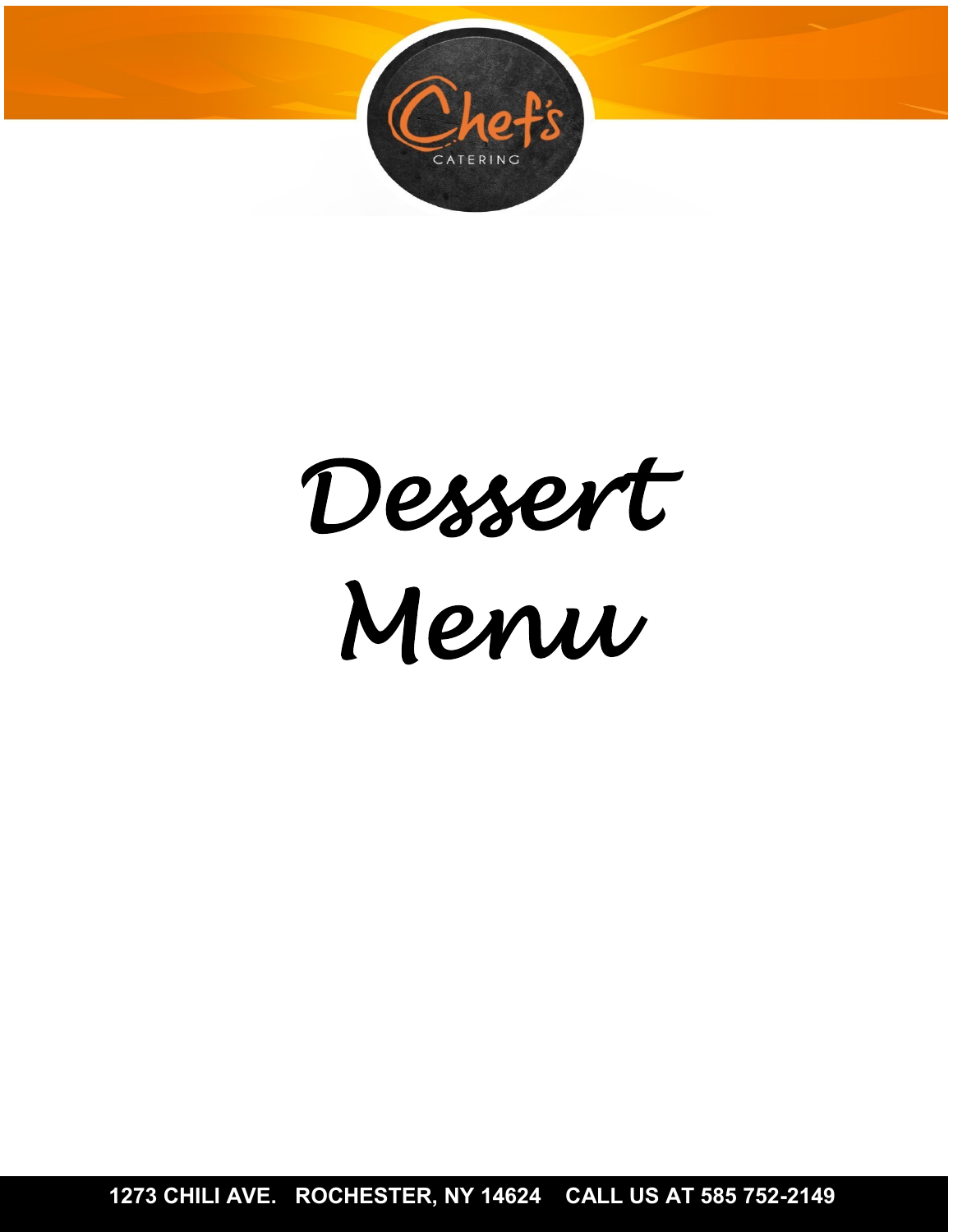

#### **Italian Cookies \$3.95 pp; 2-3 pcs pp**

lemon meatballs rainbow almond paste frosted spritz raspberry sandwiches Italian wedding cookies orange ricotta sesame chocolate meatballs vanilla meatballs

#### **American Cookies \$10/dozen**

chocolate chip double chocolate chip vanilla sugar oatmeal raisin

#### **Specialty Decorative Cookies \$3.75 each; \$40/dozen**

valentine's day baby shower bridal shower thanksgiving christmas baby birthday halloween flower calendar miscellaneous shapes

professionally detailed & decorated with royal icing \*custom cookies available

**Ganache Brownie Squares \$3 each Large Chocolate Chip Cookies \$3 each**

### **Dessert Trays**

\*mix anything! (italian cookies, American cookies, cannoli, mini brownies)  $\ge$  small \$45; serves 30-35  $\geq$  medium \$65; serves 45-55  $\geq$  large \$95; serves 60-70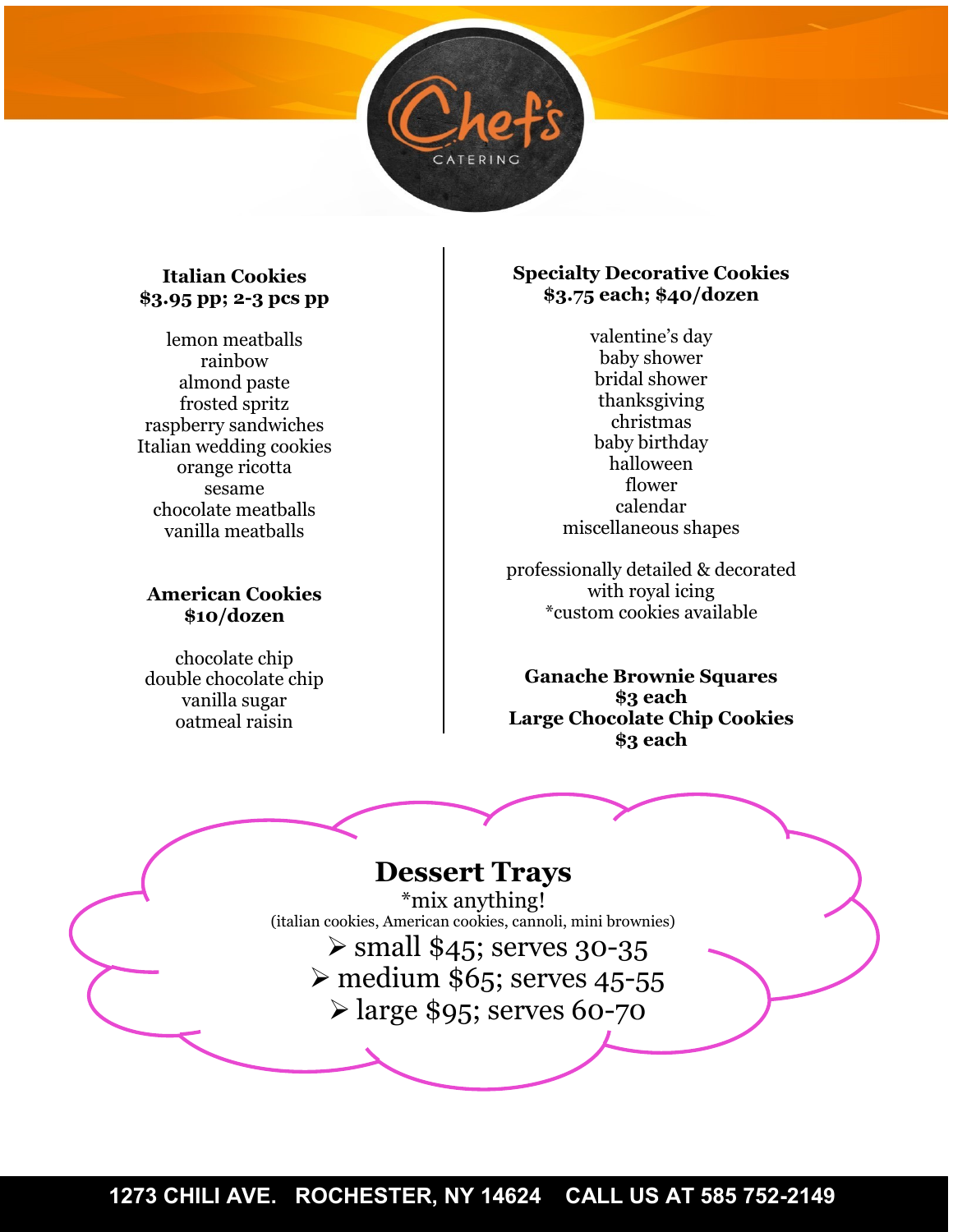

**Dessert Shooters \$2.50 each** peanut butter mousse w/ brownie mixed berry w/ lemon pound cake s'mores red velvet

**Cheesecake Bites**

**\$2.25 pp** chocolate chip raspberry

**French Macarons \$24/dozen** chocolate raspberry buttercream (vanilla) lemon

**Cannoli Large \$2.25; \$25/dozen Small \$1.75; \$20/dozen**

**\$15/dozen** Wandie Pizzelle Struffoli Cream Puff (cheese or custard filling)



#### **Flavors**

Vanilla lemon chocolate banana marble oreo cookie almond strawberry coconut red velvet carrot

#### **Fillings**

strawberry raspberry lemon curd bavarian cream chocolate ganache chocolate bavarian cream

#### **Frostings/Coverings**

buttercream cream cheese buttercream chocolate buttercream coffee buttercream white chocolate buttercream peanut butter cream whipped cream raspberry buttercream strawberry buttercream blueberry buttercream salted caramel buttercream nutella buttercream nutella fondant (made with marshmallow) marzipan cinnamon buttercream chocolate ganache brown sugar cream cheese frosting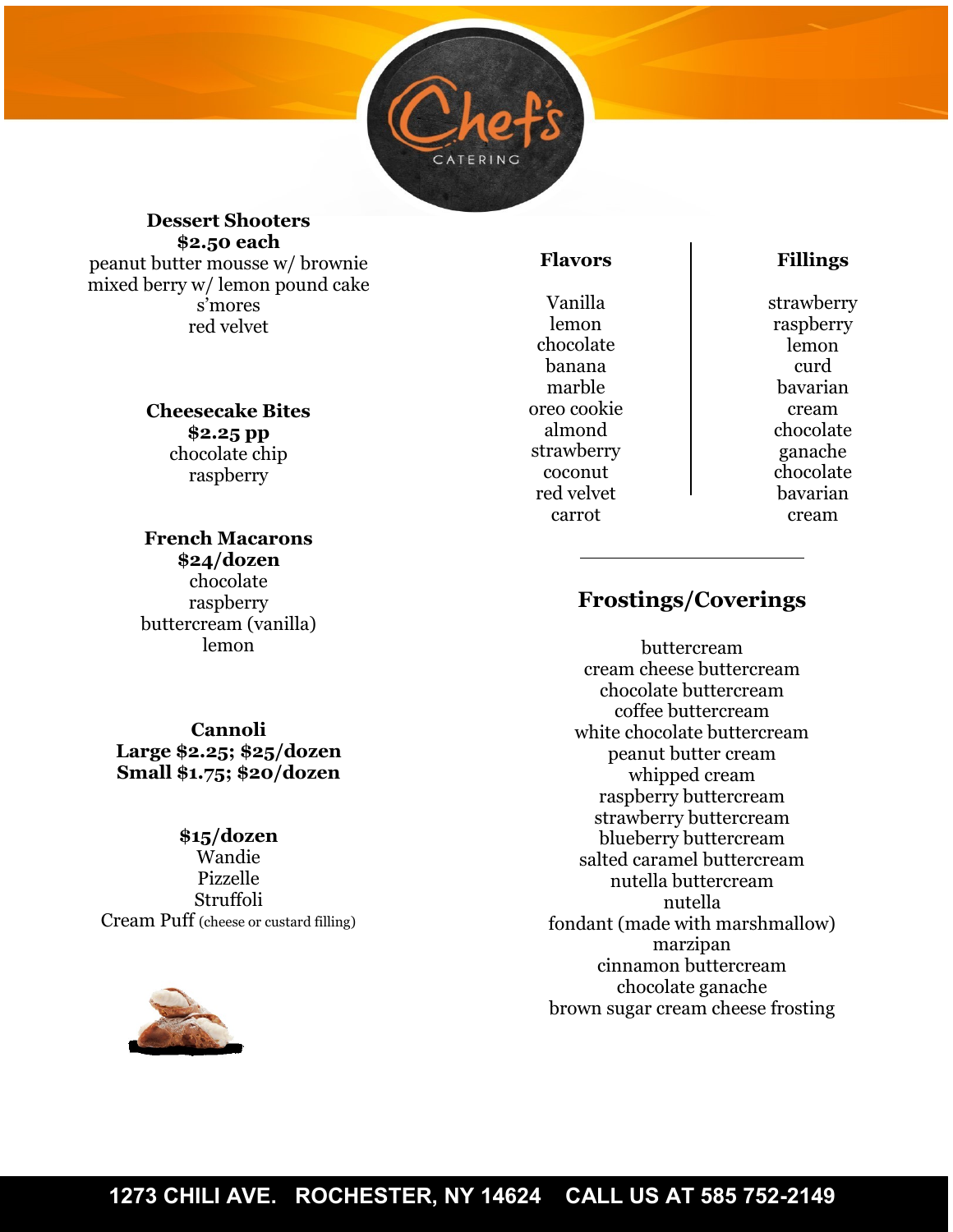

#### **Full Size Cupcakes** \$2.99 each; \$35/dozen **Mini Cupcakes** \$1.25 each; \$15/dozen

# **CUPCAKES!**

**Cookie Monster -** chocolate cake, vanilla buttercream, coated in m&m's & topped w/ a cookie piece **S'mores -** graham cracker crust, chocolate cake, marshmallow buttercream, chocolate ganache drizzle, topped w/ an open face s'more

**Cannoli -** chocolate chip vanilla cake, filled w/ cannoli cream, topped w/ vanilla buttercream coated in chocolate chips topped with a mini cannoli

**Funfetti -** vanilla cake w/ rainbow sprinkles, topped w/ vanilla buttercream coated in rainbow sprinkles **Cookies & Cream -** chocolate oreo cake topped w/ oreo cream frosting & an oreo

**Lemon Raspberry -** lemon cake, filled w/ raspberry/lemon curd, topped w/ a buttercream & raspberry swirl frosting

**Cherry Almond -** vanilla almond cake stuffed w/ maraschino cherry, topped w/ cherry buttercream coated in slivered almonds

**Frosted Animal Cracker -** animal cracker vanilla cake, topped w/ colorful buttercream, round rainbow sprinkles & a frosted animal cracker

**Carrot Cake -** carrot cake topped w/ cream cheese buttercream coated in chopped walnuts/candied pecans **Chocolate Covered Strawberry -** chocolate cake topped w/ strawberry buttercream & chocolate covered strawberry

**Snickers -** chocolate peanut butter cake topped w/ peanut butter buttercream & snickers pieces

**Caramel Popcorn -** vanilla caramel cake topped w/ vanilla buttercream, caramel popcorn & caramel sauce **Caramel Apple -** Vanilla cake, filled w/ apple preserves, topped w/ vanilla buttercream & caramel sauce **Donut Hole -** cinnamon sugar cake, topped w/ cinnamon sugar buttercream, chocolate sauce & a glazed donut hole

**Chocolate Peanut Butter -** chocolate peanut butter cake, topped w/ peanut butter buttercream & peanuts **Pom-Kiwi -** vanilla cake topped w/ strawberry buttercream, pomegranate seeds & a kiwi slice

**Red Velvet -** red velvet cake topped w/ cream cheese buttercream, red velvet cake pieces & a french macaron **Rainbow Cookie -** pink, yellow & green layered vanilla cake topped w/ vanilla buttercream & a rainbow cookie **Pina Colada -** coconut vanilla cake topped w/ vanilla buttercream coated in coconut flakes & topped w/ a maraschino cherry

**Peanut Butter & Jelly -** Peanut butter jelly swirl cake topped w/ peanut butter buttercream, jelly drizzle & an open face PB&J on a vanilla wafer

**Lemon Meringue -** lemon cupcake, filled w/ lemon curd, topped w/ a toasted meringue frosting & lemon zest **Cinnamon Toast Crunch -** cinnamon cake, coated in chocolate ganache & rainbow sprinkles, a dollop of vanilla buttercream & a cherry

**Chocolate Hi-Hat -** chocolate cake, topped w/ marshmallow buttercream coated in chocolate ganache **Snickerdoodle -** cinnamon sugar vanilla cake, snickerdoodle buttercream, topped w/ piece of a snickerdoodle cookie

## **Wedding Cake Packages**

Small 8" buttercream cake to cut plus full size cupcakes for guests; \$50 plus \$35 per dozen Small 8" buttercream cake to cut plus sheet cakes for guests; \$50 plus \$95 per sheet cake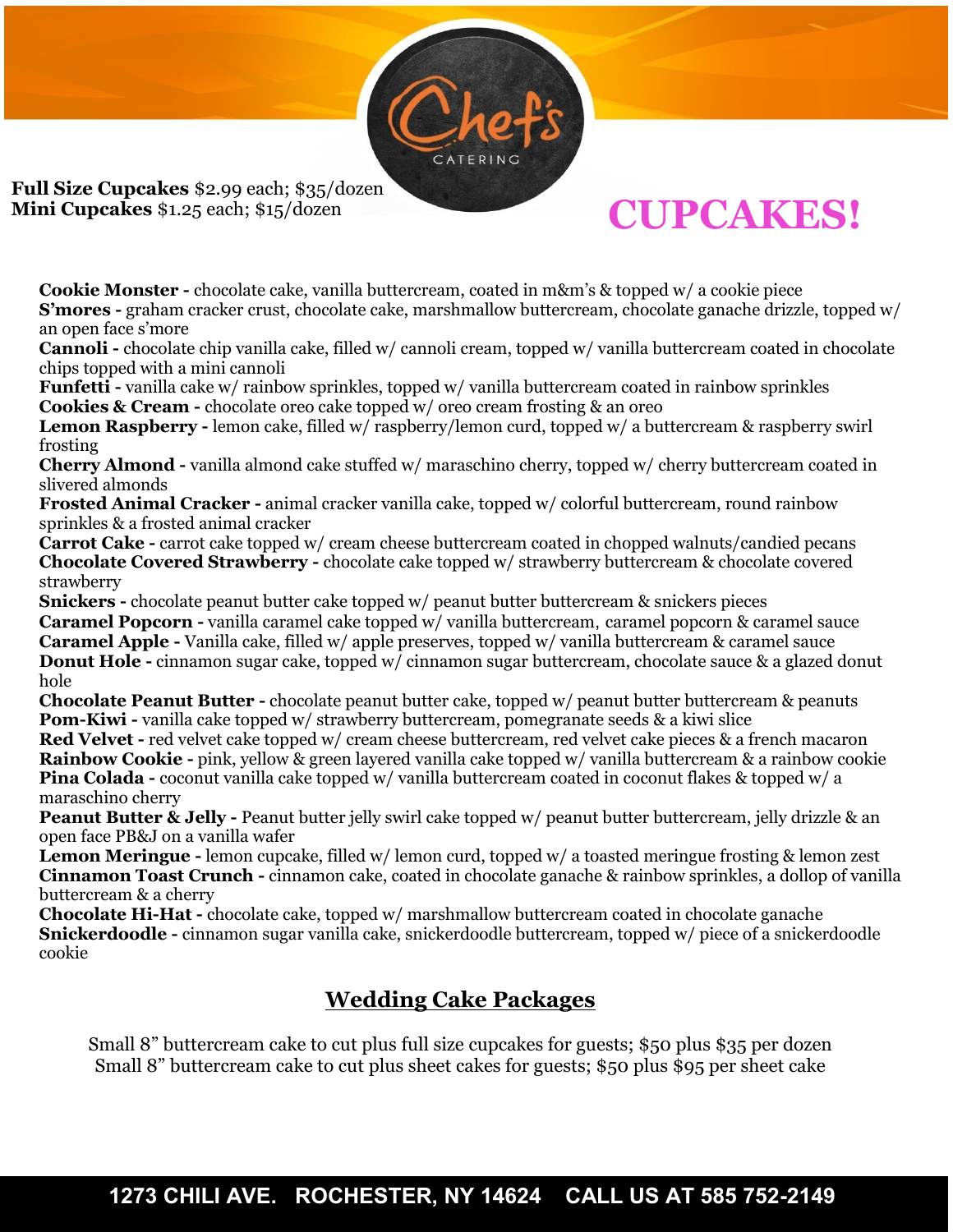

# **Specialty Cakes**

| <b>Italian Rainbow Cookie Cake</b>  | Large $$150 12"$ serves $20 - 25$<br>Small $$956$ " serves $10 - 15$                                                                              |
|-------------------------------------|---------------------------------------------------------------------------------------------------------------------------------------------------|
| <b>Cannoli Cake</b>                 | Large $$45 12"$ serves $15 - 20$<br>Small $$256"$ serves $8 - 10$                                                                                 |
| <b>Chocolate Peanut Butter Cake</b> | Large $$35 12"$ serves $15 - 20$<br>Small $$256"$ serves $8 - 10$                                                                                 |
| <b>Tiramisu Cake</b>                | Large \$40 $12$ " serves $15 - 20$<br>Small $$306"$ serves $8 - 10$                                                                               |
| <b>Rum Cake</b>                     | Large \$40 12" serves 15<br>Small $$306"$ serves $8 - 10$                                                                                         |
| <b>Sheet Cake w/ buttercream</b>    | $\frac{1}{4}$ sheet \$40 serves $15 - 20$<br>$\frac{1}{2}$ sheet \$55 serves 20 - 25<br>full sheet $$95$ serves $70 - 90$                         |
| Round or Square Cake w/ buttercream | $6" $25$ serves $6 - 8$<br>$8" $35$ serves $8 - 10$<br>$10''$ \$45 serves $15 - 20$<br>$12" $55$ serves $20 - 25$<br>$14''$ \$65 serves $30 - 40$ |

**1273 CHILI AVE. ROCHESTER, NY 14624 CALL US AT 585 752-2149**